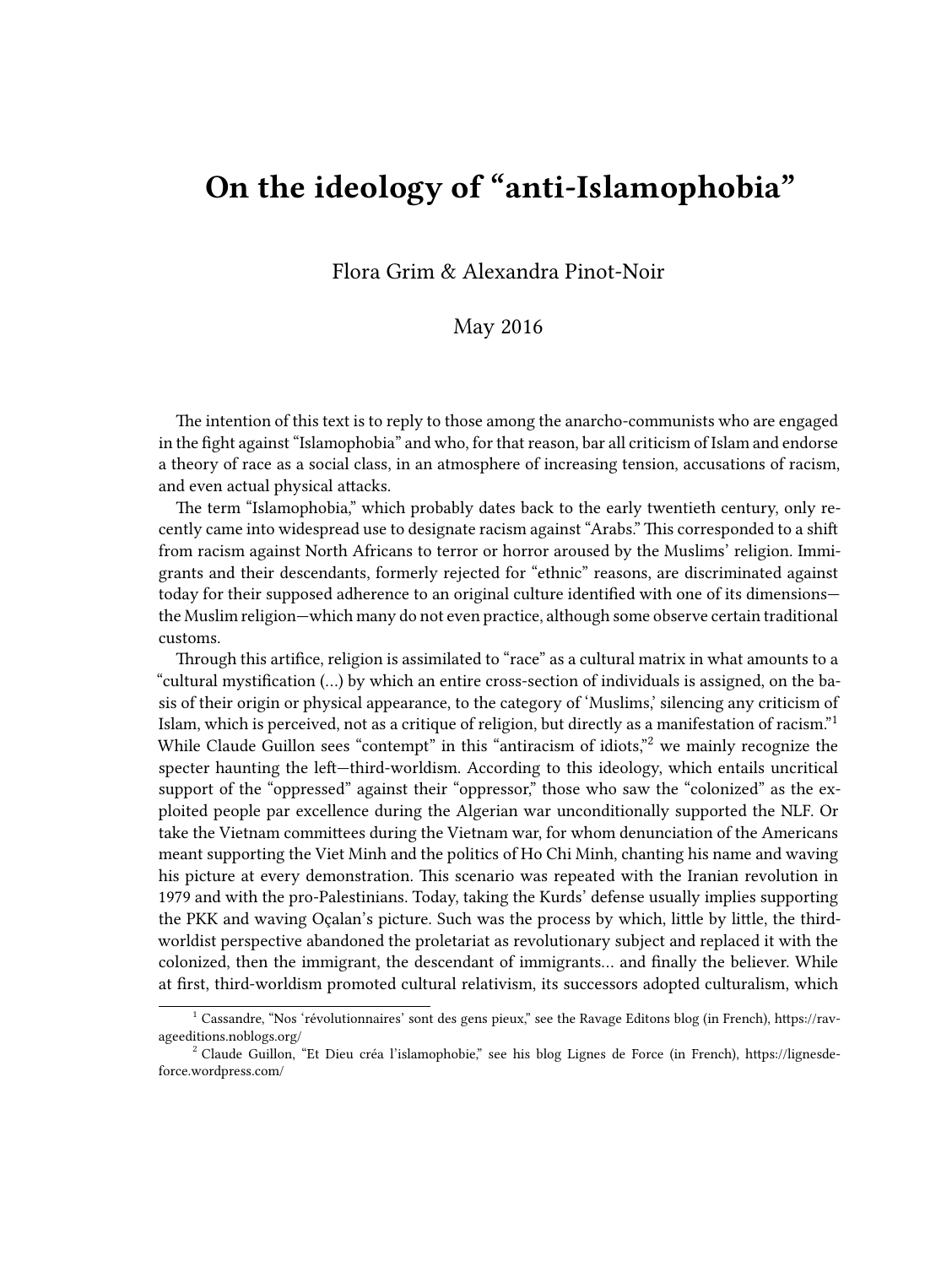posits cultural differences to explain social relationships. SOS Racisme's great manipulation in the 1980s made this shift a doctrine that ultimately engendered all the excesses we're witnessing today, in particular the Muslim identity assigned to "Arab" immigrants and their descendants as a whole.

Interestingly, the culturalist ideology assumed by part of the left became, after 1968, the angle of attack for one of the far-right currents—the New Right. The latter's rejection of immigration no longer reflected biological racism but rather the concept of identity construction based on a view of societies frozen in ancient traditions and the need to maintain homogeneous cultures to ensure social peace. In the imaginings of neorightists—for whom there are ethno-cultural but not class conflicts—North Africans are affiliated with Muslim culture and as such must remain in their native country and live there together according to their traditions! The New Right's leader Alain de Benoist goes so far as to defend third-worldist, anti-imperialist struggles and deny the racist character of his "defense of European identity." A similar change has in recent years affected the racist discourse of another far-right party seeking respectability; the National Front (FN) borrowed certain aspects of the New Right's rhetoric: the problem is no longer "immigrants" but "Muslims."

This is how two sides, in theory radically opposed to each other, end up advocating identity politics according to which all immigrants or descendants of immigrants from any North African (or other "Arab") country must consider themselves Muslims, absurdly labeled "French people of Muslim origin." Hence disregarding the fact that they are discriminated against not because they practice or allegedly practice a given religion, but because they are migrant workers or children of migrants. The issue at stake is not identity but class. The so-called "Muslim origin" which makes North African atheists' blood boil is merely a social stigma disguised as a cultural stigma. The State and the media know what they're doing when they turn the "Muslim"–obviously Islamist (and anything from moderate to radicalized)–into the new characterization of a member of the *dangerous class*<sup>3</sup> .

On these foundations, the identity-based anti-islamophobia ideology is linked, even by certain Marxists, with the concept of "social race," an academic fantasy recently imported from the US which attempts to transplant on this side of the Atlantic the racial, communitarian model of the American society. This "racialist"<sup>4</sup> conception which claims to create "race" as a new class in fact only serves to conceal or even deny the real capitalist social relation: exploitation of proletarians, all proletarians, whatever their origin, skin color, religion or personal customs and beliefs. Its justification lies in the supposedly indispensable role racism played in capitalist development as the underlying reason for colonialism. In reality, the ruling class has always used the strategy of assigning an inferior status to all oppressed, whatever their supposed "race." Successively, serfs, poor peasants, slaves and then workers were held in their lowly station and prevented from expressing themselves or getting an education on grounds that they were too stupid or ignorant and belonged to an inferior category. It is worth recalling that the British unrelentingly colonized and plundered the Irish, and the Russians, the Ukrainians, without in either case needing

<sup>&</sup>lt;sup>3</sup> Louis Chevallier, famous bourgeois, but nevertheless fascinating, historian, Classes Laborieuses, Classes Dangereuses, Perrin

<sup>4</sup> Term borrowed from the authors of "Tiens ça glisse," see blog http://racialisateursgohome.noblogs.org, which calls "racialization any analysis contributing to the development or dissemination of a theory of race"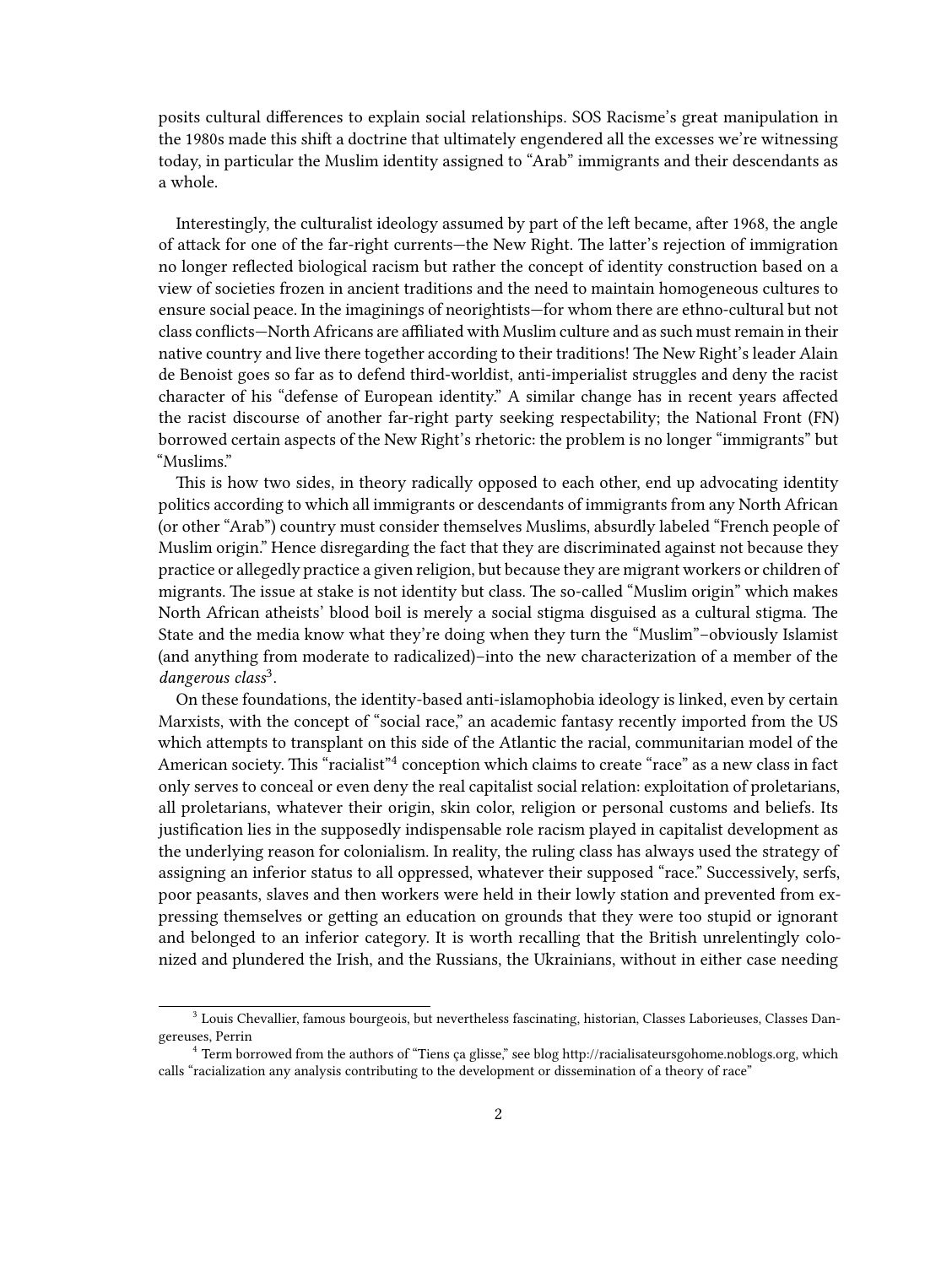such justification. Indeed, plundering and colonization in general, like exploitation itself, do not require any excuses.

However, racism does undeniably exist, and one of its manifestations is the rejection of poor immigrant "Muslims."The anti-Islam discourse of the FN, the Bloc Identitaire and Pegida is merely the tree hiding the forest: these groups are nothing but racists clamoring for immigrants to go home. They probably see the cultural argument as somehow more respectable than the old racist crap involving supposedly innate traits (Blacks are like this, Arabs are like that, etc.). These movements' strategy also enables them to cast a wider net, especially by exploiting the genuine rise of radical Islam for their racist ends. They generally stick to such more honorable arguments as the defense of secularism or the fight against sexism, but they view immigration as the fundamental problem and consider all immigrants (poor, naturally) undesirable, whether they're Muslim or not.

Racism, like xenophobia, is a tool rulers use against the ruled. In the words of Fredy Perlman: "The American settler-invaders had recourse to an instrument that was not, like the guillotine, a new invention, but that was just as lethal. This instrument would later be called Racism, and it would become embedded in nationalist practice. (…) People who had abandoned their villages and families, who were forgetting their languages and losing their cultures, who were all but depleted of their sociability, were manipulated into considering their skin color a substitute for all they had lost." "Racism had initially been one among several methods of mobilizing colonial armies, and  $(...)$  it did not supplant the other methods but rather supplemented them.<sup>"5</sup> By creating categories, divisions could be used to prevent or crush rebellions and social struggles. That was what the French government did in Algeria when it granted French citizenship to "indigenous Jews" in 1870 (Crémieux decree), arbitrarily separating them from "indigenous Muslims." Likewise in former Yugoslavia, "religious persuasion" was used to put down social struggles through the manufacturing of a nonexistent "Muslim nationality" to turn against each other people who had until then lived together.

As one would expect, racial divisions function most effectively during crises, when incomes plummet and jobs become scarce. The FN cultivated these issues to win over what used to be the Left's working-class strongholds. Even in periods of full employment, the State and the media have always tended to fuel xenophobia and encourage stigmatization of each successive wave of immigrant workers ("Polaks," "macaronis," "spics," "dagos," etc.). Whatever the state of the economy, such divisions had less effect in workplaces, where proletarian solidarity prevailed over prejudice and everyone worked and fought side-by-side. Or at least that's how it used to be.

The problem with the word "islamophobia" lies not so much in the concept itself but in the way it is used for manipulative purposes. Similarly, the notion of anti-Semitism becomes manipulative when the term is presented as equivalent to anti-Zionism and ultimately "Judeophobia," based on the claim that criticism of Zionism necessarily indicates a racist attitude towards "Jews" rather than a critique of the colonial character of the confessional state of Israel.

The aim of political Islam, according to Claude Guillon, is to turn Islamophobia into "an ideological weapon of war against atheism<sup>"6</sup> and, more generally, a propaganda vehicle for the Muslim religion. The position of far-left anti-Islamophobes regarding political Islam is, to say the

<sup>&</sup>lt;sup>5</sup> Fredy Perlman, "The Continuing Appeal of Nationalism," https://theanarchistlibrary.org/library/fredyperlman-the-continuing-appeal-of-nationalism

<sup>6</sup> Claude Guillon, op. cit.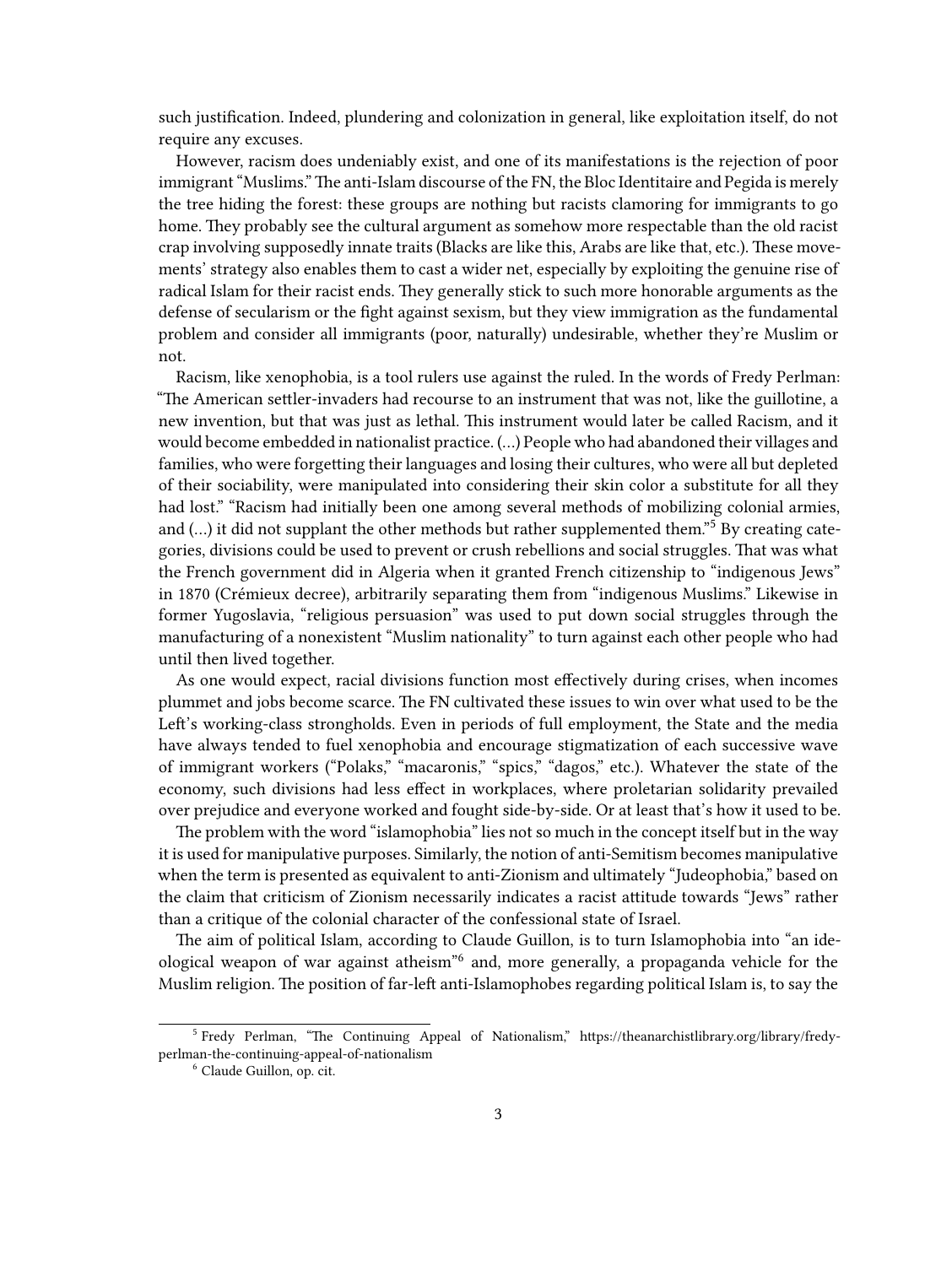least, ambivalent. They want to bar any criticism of the Muslim religion, a practice they say is racist. This moralizing outlook reveals a lack of analysis of how political Islam has evolved in the world since the 1979 Iranian revolution and, for some, a denial of its very existence. Nor does Jihadism disconcert these anti-Islamophobes. After each attack perpetrated by Jihadists in Europe (adding to their long list of atrocities, especially on the African continent and in the Middle East), they worry mainly about its leading to fresh outbreaks of "Islamophobia" (and—with good reason—repressive measures) and ascribe sole responsibility to western imperialism. They claim, for instance, that the attacks in Paris on November 13, 2015 were strictly a consequence of the wars led by the French state in Iraq, Libya, Mali, etc. France has obvious stakes in the geopolitics playing out in the Middle East and Africa but these alone cannot explain the emergence and persistence of the Islamic State<sup>7</sup> or Boko Haram. Anti-Islamophobes rely on these kinds of discourse to avoid going into the real involvement of radical Islam in the attacks, here and abroad, and to deny their perpetrators any capacity for initiative, to the point of exonerating the Kouachi brothers or Coulibaly, so-called proletarians "of immigrant descent." This victimizing ideology assigns individuals and groups to not only a specific identity (women, "racialized," etc.) but a fixed status as oppressed victims whose choices and practices, however reactionary, must not be criticized. Such ideological positions obscure the counterrevolutionary nature of radical Islam, which in recent years has gained significant ground in western Europe (not to mention North Africa and the Middle East), although remaining a minority compared with the population of religious Muslims at large. Formerly uncommon or even nonexistent, radical Islam, and particularly Salafism, its most common form today, has become widespread.

For these worthy anti-Islamophobes, the issue is quite simple: the Muslim religion must be viewed with exceptional benevolence as the "religion of the oppressed." They apparently forget that social control is the function of all religions and that political Islam in particular proclaims everywhere its determination to keep tight control over the society it intends to govern. In certain poor urban neighborhoods, Salafism is sufficiently entrenched to exert social control. In fact, during the 2005 riots, Salafists actually attempted to restore order in some suburbs. This trend has developed against a backdrop of economic crisis marked by rising mass unemployment, offensives against wages and shrinking State social policies. To replace the latter as a means to hold sway over the population, the Salafists succeeded in setting up networks of mutual economic assistance.

We must not to lose sight of this role played by religions. "A religion is actually a set of metaphysical beliefs possessing very specific, inherent rules of life based on tradition and morality, to which the individual must adhere. This is a social relationship, a form of obedience training imposed on each individual and on the masses as a whole. Its functions include justifying the ruling power, guaranteeing tradition and the established order and, more generally, ensuring a degree of social 'pacification.' This is achieved through an organicist interpretation of society, a glorification of hierarchy, and the rejection of individual autonomy. In addition, religion often serves to redirect conflictual social situations towards fictitious objectives or to curb them by holding out the possibility of paradise in the future… paradise, that sorry lie guaranteeing peace for the powerful here and now. By offering hope in transcendence, religion stifles most of the exploited class's revolutionary upsurges here below and right now. Bakunin's fine phrase, 'If God really existed, it would be necessary to abolish Him,' puts the finger on the real problem with

 $^7$  For a more in-depth analysis, see (in French) P.J. Luizard, Le Piège Daech, La Découverte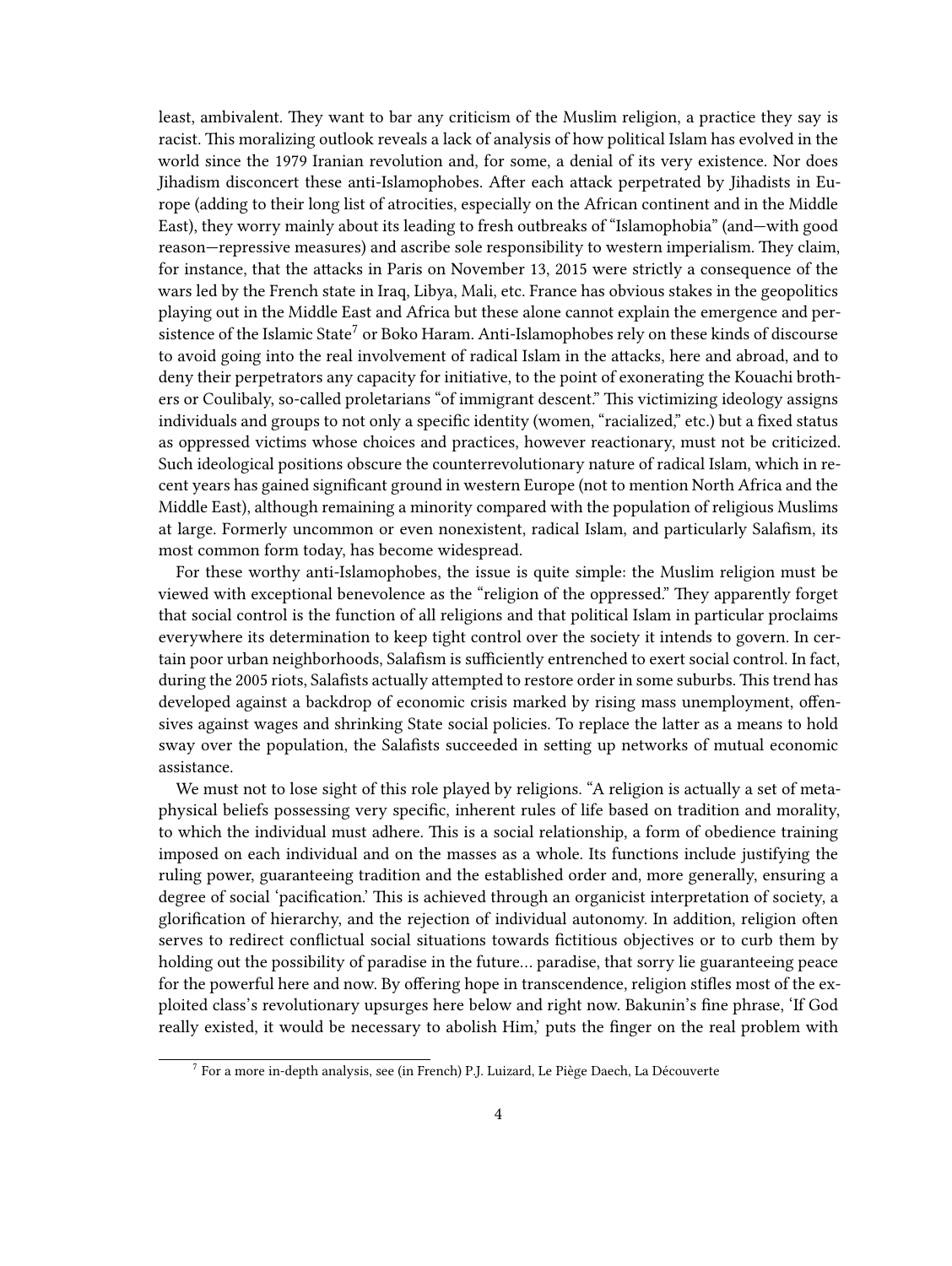religion: the notion of divinity is the conceptual basis of authority, and its complement, faith, that of submission to bondage."<sup>8</sup>

While faith and metaphysical questioning are personal affairs, and struggling alongside someone who claims to be a believer may not pose the slightest problem, we want to be able to declare loud and clear that we are atheists. Our political positions are inseparable from our avowed atheism and criticism of all religions, and we intend to exercise freely not only blasphemy but denunciation, at the very least, of coercive, mutilating or humiliating religious and/or traditional practices, and of the inferior status assigned to women by all monotheistic religions (As for the others, maybe on another occasion!).

We have a final point to make: there are just two classes, capital and labor. Even though some members of the exploited class are more exploited than others due to their gender or origin, they do not constitute a class but are segments of it created by the ruling and exploiting class. Bourgeois thinking, whatever political guise it assumes, seeks to contain social struggles by dividing the proletariat and fostering competition among workers. Division only undermines the working class' ability to struggle and segmentation is a good way of dividing it; the capitalist class can then pit workers against each other, especially in times of crisis. Racism cannot be fought by anti-racism but by class struggle. For those who've reached the point where "thinking in terms of race becomes an inescapable necessity" and "refusal of this vocabulary and what it implies will systematically be construed as blindness or even denial and should be blamed accordingly,"<sup>9</sup> people who, like us, don't share that vision are racists. That's a conclusion we have a little trouble swallowing!

<sup>8</sup> Cassandre, op. cit.

<sup>&</sup>lt;sup>9</sup> "Tiens ça glisse," see footnote 4